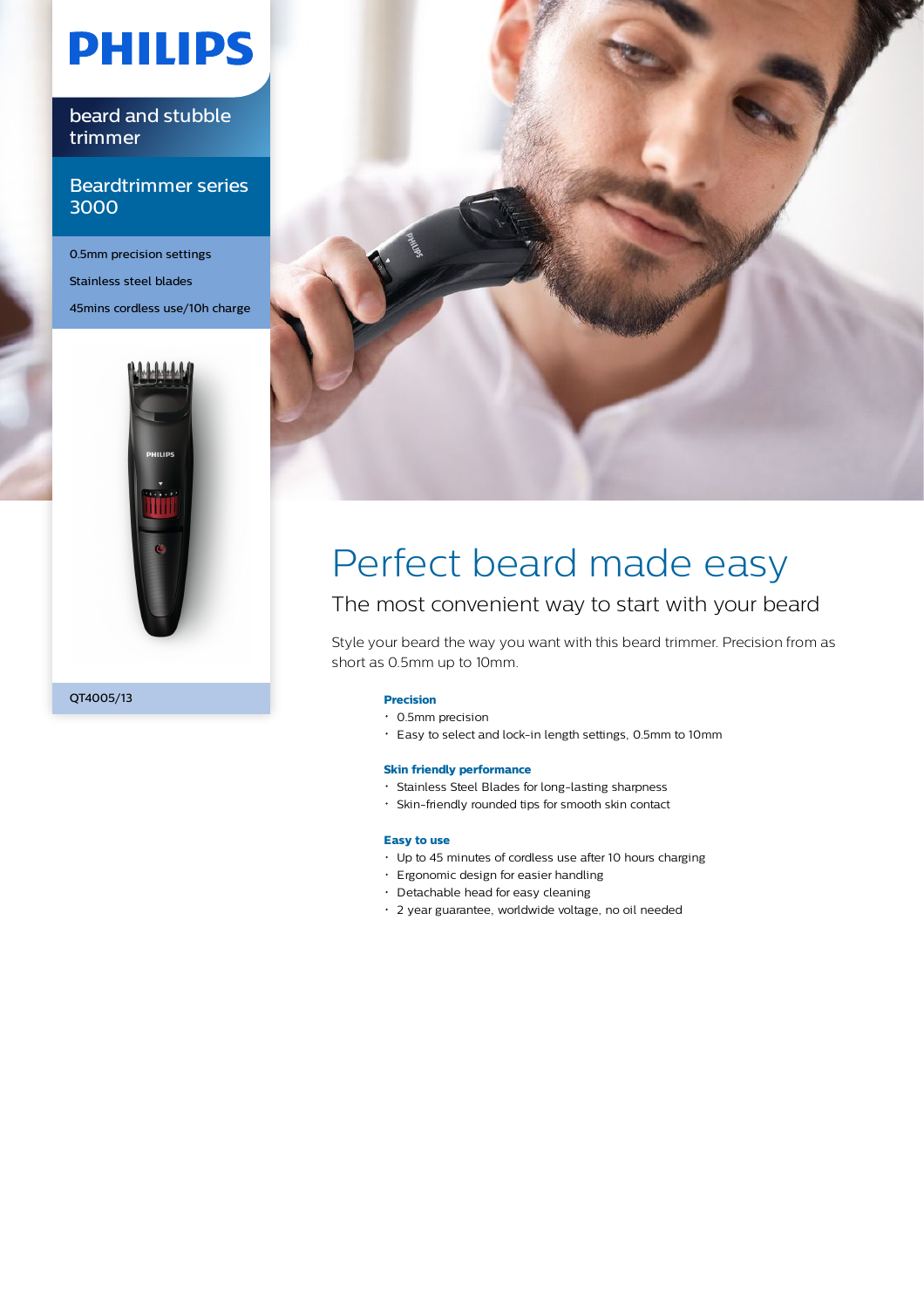### **Highlights**

#### **Perfect 3-day beard every day**



Set the trimmer at the lowest position for a perfect stubble, just 0.5mm long.

#### **20 lock-in length settings**



Turn the wheel to simply select and lock-in the length settings you want: from a 3-day beard of 0.5mm up to a full beard of 10mm, in precise 0.5mm steps.

#### **Stainless Steel Blades**



Get a perfect yet protective trim, time after time. The trimmer's steel blades lightly brush against one another, sharpening themselves as they trim so they stay extra sharp and effective as on day 1.

#### **Skin-friendly high-performance**



Blades stay extra-sharp to always cut hairs neatly and effectively, but have rounded blade tips and combs to prevent irritation.

#### **Cordless Use**



Rechargeable only.Up to 45 minutes of cordless power after 10 hours of charging.

#### **Ergonomic design**



Easy to hold and use. Designed to help you trim those hard-to-reach areas.

#### **Easy to clean**



Detach the head and rinse it under the tap for easy cleaning. Dry it before you put it back on the appliance.

#### **Built to last**



We back this Philips trimmer with a 2-year guarantee: our grooming products are built to last. You'll never need to oil it, and it's compatible with all worldwide voltages.